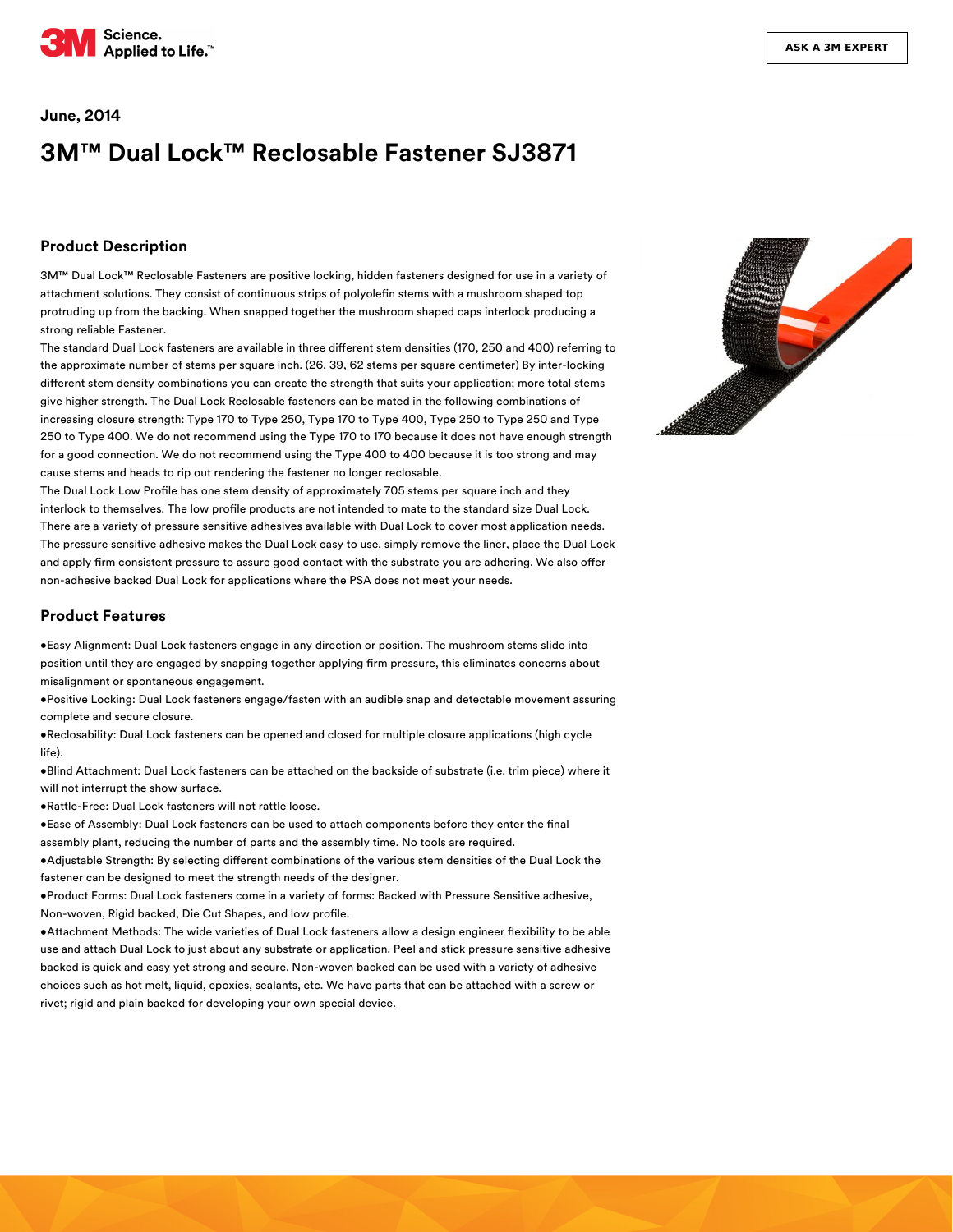# **General Information**

Pressure Senstive Adhesive backed product Product Family: Modified Acrylic PSA very conformable for low surface energy attachment

# **Technical Information Note**

The following technical information and data should be considered representative or typical only and should not be used for specification purposes.

# **Typical Physical Properties**

| <b>Property</b>                                | <b>Values</b>               |                           |
|------------------------------------------------|-----------------------------|---------------------------|
| Dual Lock Color                                | Black                       |                           |
| <b>Adhesive Color</b>                          | Dark Grey                   |                           |
| Thickness                                      | $3.71 \text{ mm}$           | 146 mil                   |
| Engaged to itself or to one of the same family | 6.15 mm                     | 242 mil                   |
| Stems                                          | 62 Stems/cm <sup>2</sup>    | 400 Stems/in <sup>2</sup> |
| <b>Liner Material</b>                          | Silicone treated Polyolefin |                           |
| <b>Liner Thickness</b>                         | $0.13$ mm                   | 5 mil                     |
| Liner Color                                    | Red                         |                           |

# **Typical Performance Characteristics**

| <b>Property</b>        | <b>Values</b> |        |
|------------------------|---------------|--------|
| Temperature Resistance | 60 °C         | 140 °F |

| <b>Dynamic Tensile (Engage)</b> |                         | <b>Substrate</b>           |
|---------------------------------|-------------------------|----------------------------|
| 9 N/cm <sup>2</sup>             | 13 lb/in <sup>2</sup>   | Type 170 to 250            |
| $14.5$ N/cm <sup>2</sup>        | $21$ lb/in <sup>2</sup> | Type 170 to 400            |
| $15.2$ N/cm <sup>2</sup>        | 22 lb/in <sup>2</sup>   | Type 250 to 250            |
| 21.4 N/cm <sup>2</sup>          | 31 lb/in <sup>2</sup>   | Type 250 to 400            |
| $18.5$ N/cm <sup>2</sup>        | $27$ lb/in <sup>2</sup> | Low Profile to Low Profile |

Property: Dynamic Tensile (Engage)

| <b>Dynamic Tensile (Disengage)</b> |                         | <b>Substrate</b> |
|------------------------------------|-------------------------|------------------|
| 18.5 $N/cm2$                       | $27$ lb/in <sup>2</sup> | Type 170 to 250  |
| $29.6$ N/cm <sup>2</sup>           | $43$ lb/in <sup>2</sup> | Type 170 to 400  |
| $29.6$ N/cm <sup>2</sup>           | $43$ lb/in <sup>2</sup> | Type 250 to 250  |
| 41.4 N/cm <sup>2</sup>             | $60$ lb/in <sup>2</sup> | Type 250 to 400  |

Property: Dynamic Tensile (Disengage)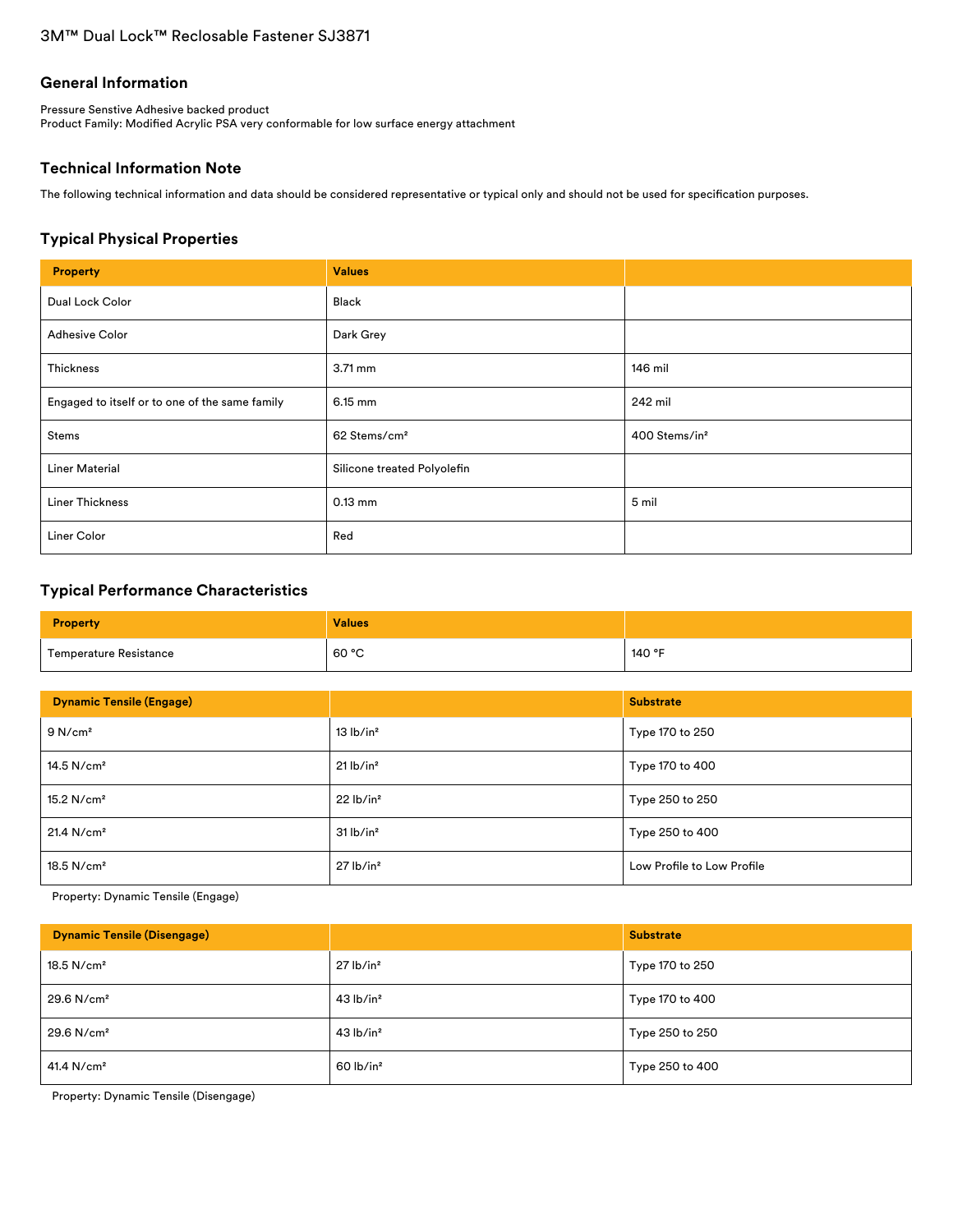# **Typical Performance Characteristics (continued)**

| <b>Dynamic Shear</b>    |                         | <b>Substrate</b> |
|-------------------------|-------------------------|------------------|
| $9.8$ N/cm <sup>2</sup> | $14$ lb/in <sup>2</sup> | Type 170 to 250  |
| 14.5 $N/cm2$            | $21$ lb/in <sup>2</sup> | Type 170 to 400  |
| 15 N/cm <sup>2</sup>    | 22 lb/in <sup>2</sup>   | Type 250 to 250  |
| 41.3 $N/cm2$            | $59$ lb/in <sup>2</sup> | Type 250 to 400  |

Property: Dynamic Shear

| <b>Cleavage Strength</b> |                | <b>Substrate</b> |
|--------------------------|----------------|------------------|
| 21 N/cm width            | 12 lb/in width | Type 170 to 250  |
| 35 N/cm width            | 20 lb/in width | Type 170 to 400  |
| 42 N/cm width            | 24 lb/in width | Type 250 to 250  |
| 56 N/cm width            | 32 lb/in width | Type 250 to 400  |

Property: Cleavage Strength

notes: Rigid backed from Rigid backed

| <b>T-Peel Adhesion</b> |                 | <b>Substrate</b> |
|------------------------|-----------------|------------------|
| 1.2 N/cm width         | 0.7 lb/in width | Type 170 to 250  |
| 2.5 N/cm width         | 1.4 lb/in width | Type 170 to 400  |
| 3.3 N/cm width         | 1.9 lb/in width | Type 250 to 250  |
| 2.6 N/cm width         | 1.5 lb/in width | Type 250 to 400  |

Property: T-Peel Adhesion

notes: Flexible from Flexible

| 90° Peel Adhesion |                 | <b>Substrate</b> |
|-------------------|-----------------|------------------|
| 3.2 N/cm width    | 1.8 lb/in width | Type 170 to 250  |
| 5.4 N/cm width    | 3.1 lb/in width | Type 170 to 400  |
| 8.1 N/cm width    | 4.1 lb/in width | Type 250 to 250  |
| 8.1 N/cm width    | 4.6 lb/in width | Type 250 to 400  |

Property: 90° Peel Adhesion notes: Flexible from Rigid

| <b>Cycle Life</b> | <b>Substrate</b> |
|-------------------|------------------|
| 1000              | Type 170 to 250  |
| 1000              | Type 170 to 400  |
| 1000              | Type 250 to 250  |
| 1000              | Type 250 to 400  |

Property: Cycle Life

notes: Number of closures before losing 50% of original strength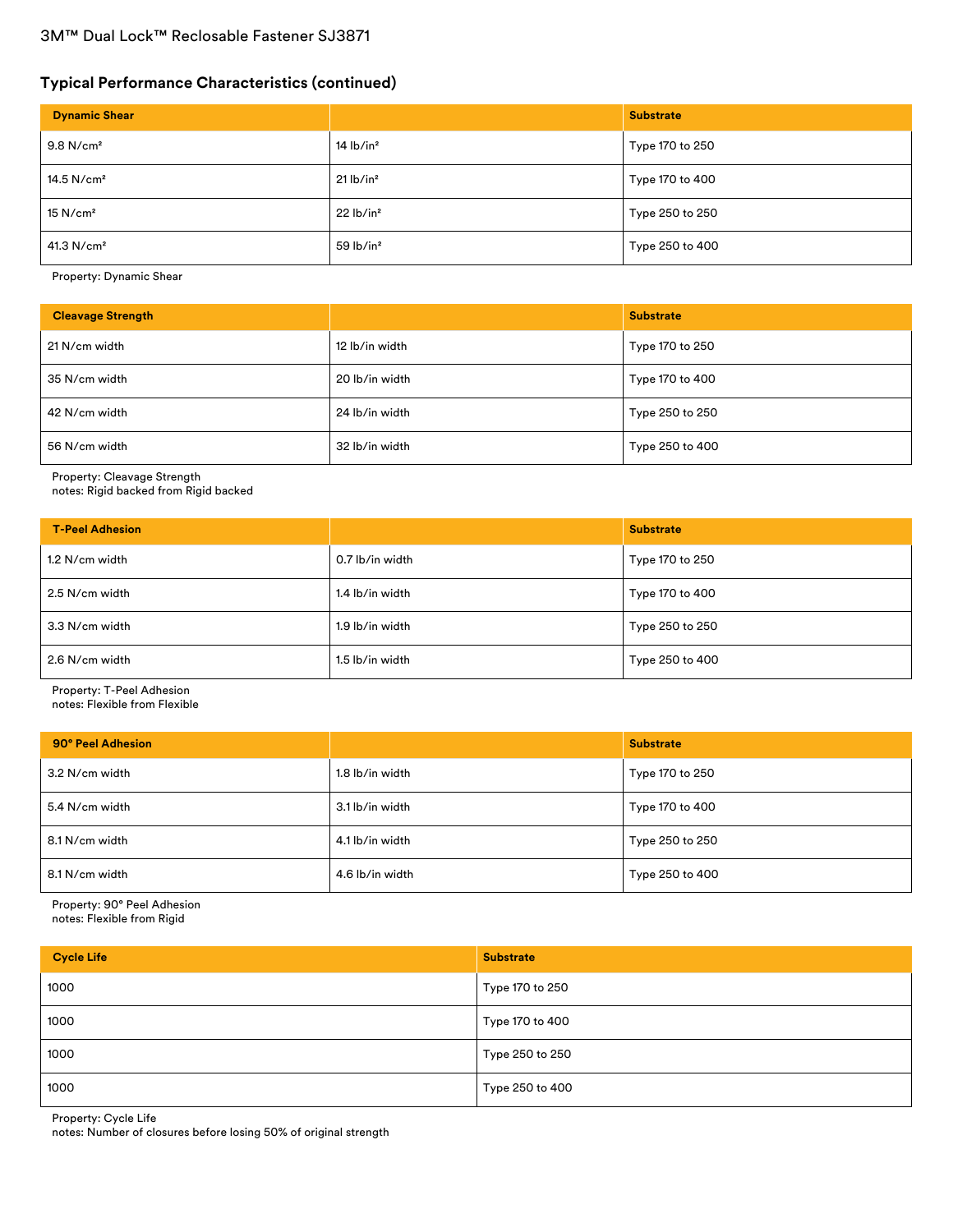# **Typical Performance Characteristics (continued)**

### **Note**

The following technical information and data is intended as a guideline to assist customers in selecting 3M™ Reclosable Fasteners for further evaluation. This technical information is not product release specifications or standards. Unless stated differently, the typical system performance and product properties were obtained using specific test methods under controlled laboratory conditions of 72°F

± 5°F and 50% ± 10% relative humidity. The user is responsible for evaluating 3M reclosable fasteners under expected use conditions to ensure suitable performance for the intended application.

These are typical values which were gathered from testing the PSA backed materials. Similar values can be expected when the Dual Lock is held securely in a rigid fashion.

Tests were run at 12 inches per minute

# **Product Performance:**

| <b>Dual Lock</b><br>Product<br><b>Number</b> | <b>Low Surface Energy Materials</b><br>Polyethylene, Polypropylene, etc.,<br>< 35 Dynes/cm <sup>2</sup> | <b>Medium Surface Energy Materials</b><br>ABS, Polycarbonate, Acrylic, etc.,<br>35-45 Dynes/cm <sup>2</sup> | <b>High Surface Energy Materials</b><br>Aluminum, Steel, other metals, etc.,<br>> 45 Dynes/cm <sup>2</sup> | Temperature<br>Resistance<br>F(T) |
|----------------------------------------------|---------------------------------------------------------------------------------------------------------|-------------------------------------------------------------------------------------------------------------|------------------------------------------------------------------------------------------------------------|-----------------------------------|
| SJ3244                                       |                                                                                                         |                                                                                                             |                                                                                                            |                                   |
| SJ3245                                       | X                                                                                                       | $\mathsf{x}$                                                                                                | X                                                                                                          | 120                               |
| SJ3246                                       |                                                                                                         |                                                                                                             |                                                                                                            |                                   |
| SJ3540                                       |                                                                                                         |                                                                                                             |                                                                                                            |                                   |
| SJ3541                                       | X                                                                                                       | $\mathsf{x}$                                                                                                | X                                                                                                          | 140                               |
| SJ3542                                       |                                                                                                         |                                                                                                             |                                                                                                            |                                   |
| SJ3550                                       |                                                                                                         |                                                                                                             |                                                                                                            |                                   |
| SJ3551                                       |                                                                                                         | $\mathsf{x}$                                                                                                | X                                                                                                          | 200                               |
| SJ3552                                       |                                                                                                         |                                                                                                             |                                                                                                            |                                   |
| <b>SJ3550CF</b>                              |                                                                                                         |                                                                                                             |                                                                                                            |                                   |
| SJ3551CF                                     |                                                                                                         | X                                                                                                           | X                                                                                                          | 220                               |
| SJ3552CF                                     |                                                                                                         |                                                                                                             |                                                                                                            |                                   |
| SJ3557                                       |                                                                                                         |                                                                                                             |                                                                                                            |                                   |
| SJ3558                                       |                                                                                                         | X                                                                                                           | X                                                                                                          | 200                               |
| SJ3559                                       |                                                                                                         |                                                                                                             |                                                                                                            |                                   |
| SJ3560                                       |                                                                                                         |                                                                                                             |                                                                                                            |                                   |
| SJ3561                                       |                                                                                                         | X                                                                                                           | X                                                                                                          | 220                               |
| SJ3562                                       |                                                                                                         |                                                                                                             |                                                                                                            |                                   |
| SJ3773                                       |                                                                                                         |                                                                                                             |                                                                                                            |                                   |
| SJ3782                                       | X                                                                                                       | $\mathsf{x}$                                                                                                | X                                                                                                          | 158                               |
| SJ3870                                       |                                                                                                         |                                                                                                             |                                                                                                            |                                   |
| SJ3871                                       | X                                                                                                       | $\mathsf{x}$                                                                                                | X                                                                                                          | 140                               |
| SJ3872                                       |                                                                                                         |                                                                                                             |                                                                                                            |                                   |
| SJ3962                                       |                                                                                                         | X                                                                                                           | X                                                                                                          | 180                               |

#### Additional Information

notes: This guide should assist you in determining which product will adhere best to your substrate for.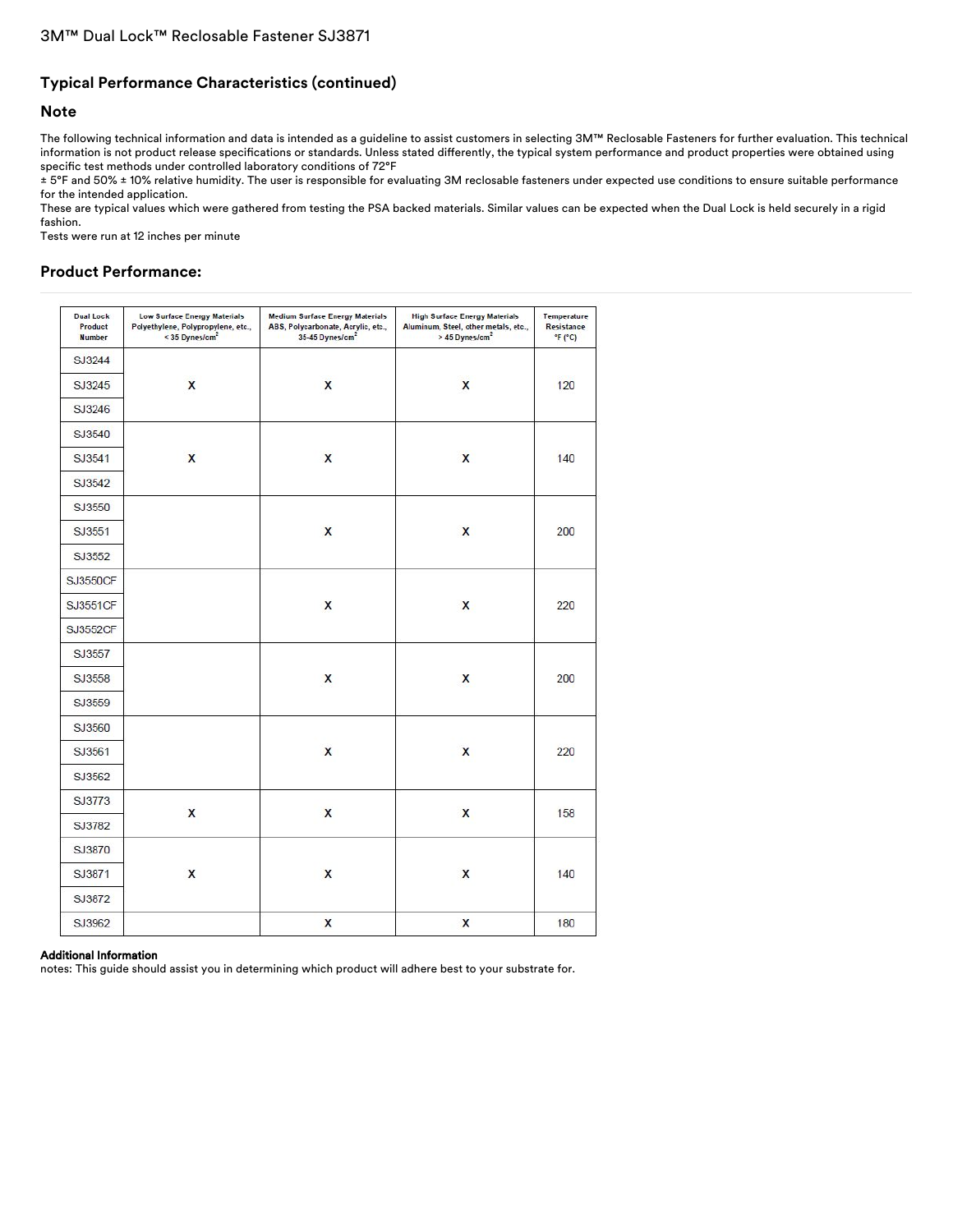# **Design Considerations**

• As a general rule, four square inches of fastener area per pound of static tensile or shear load to be supported is suggested as a starting point for evaluation. More or less area may be needed depending on specific conditions or end use applications. Type 250 Dual Lock Reclosable fasteners less than 0.75" (19 mm) width should not be engaged to other type 250 Dual Lock Reclosable fastener as low disengagement values may occur.

• Whenever possible design one side of the Dual Lock reclosable fasteners to be larger than the mating side. This will allow for variability or mismatch in Dual lock alignment positions, and ensure 100% fastening area contact. Another approach would be to design two rectangular shaped fastener pieces so that they can be engaged in a cross web/perpendicular pattern (crossed).

• Dual Lock strength is proportional to the fastening contact area, and the number of stems in combination used. More stems and more Dual Lock used gives you more strength, less stems combined and using less Dual Lock will give you less strength.

• Dual Lock disengagement strength/performance is strongest in direct tensile. Peel/cleavage mode is where it is most easily removed.

• Final product performance depends upon a combination of factors: the substrate and its surface characteristics, the fastener selected, the application method and conditions, the time and environmental conditions required for the application. Because these factors are unique to each application, the user must evaluate Dual Lock and do any testing required to determine Dual Lock's suitability for the user's desired end use.

# **Storage and Shelf Life**

To obtain best performance, use this product within 24 months from date of manufacture.

# **Family Group**

|                       | <b>SJ3870</b>               | SJ3871                      | SJ3872                      |
|-----------------------|-----------------------------|-----------------------------|-----------------------------|
| Thickness (mm)        | 3.71                        | 3.71                        | 3.71                        |
| <b>Liner Material</b> | Silicone treated Polyolefin | Silicone treated Polyolefin | Silicone treated Polyolefin |
| Liner Thickness (mm)  | 0.13                        | 0.13                        | 0.13                        |
| Liner Color           | Red                         | Red                         | Red                         |

### **References**

1. 3m.com Product Page

Url: [https://www.3m.com/3M/en\\_US/company-us/all-3m-products/~/3M-Dual-Lock-Reclosable-Fastener-SJ3871?N=5002385+3293242272&rt=rud](https://www.3m.com/3M/en_US/company-us/all-3m-products/~/3M-Dual-Lock-Reclosable-Fastener-SJ3871?N=5002385+3293242272&rt=rud) 2. Safety Data Sheet

Url: [https://www.3m.com/3M/en\\_US/company-us/SDS-search/results/?gsaAction=msdsSRA&msdsLocale=en\\_US&co=ptn&q=SJ3871](https://www.3m.com/3M/en_US/company-us/SDS-search/results/?gsaAction=msdsSRA&msdsLocale=en_US&co=ptn&q=SJ3871)

# **ISO Statement**

This Industrial Adhesives and Tapes Division product was manufactured under a 3M quality system registered to ISO 9001 standards.

# **Technical Information**

The technical information, recommendations and other statements contained in this document are based upon tests or experience that 3M believes are reliable, but the accuracy or completeness of such information is not guaranteed.